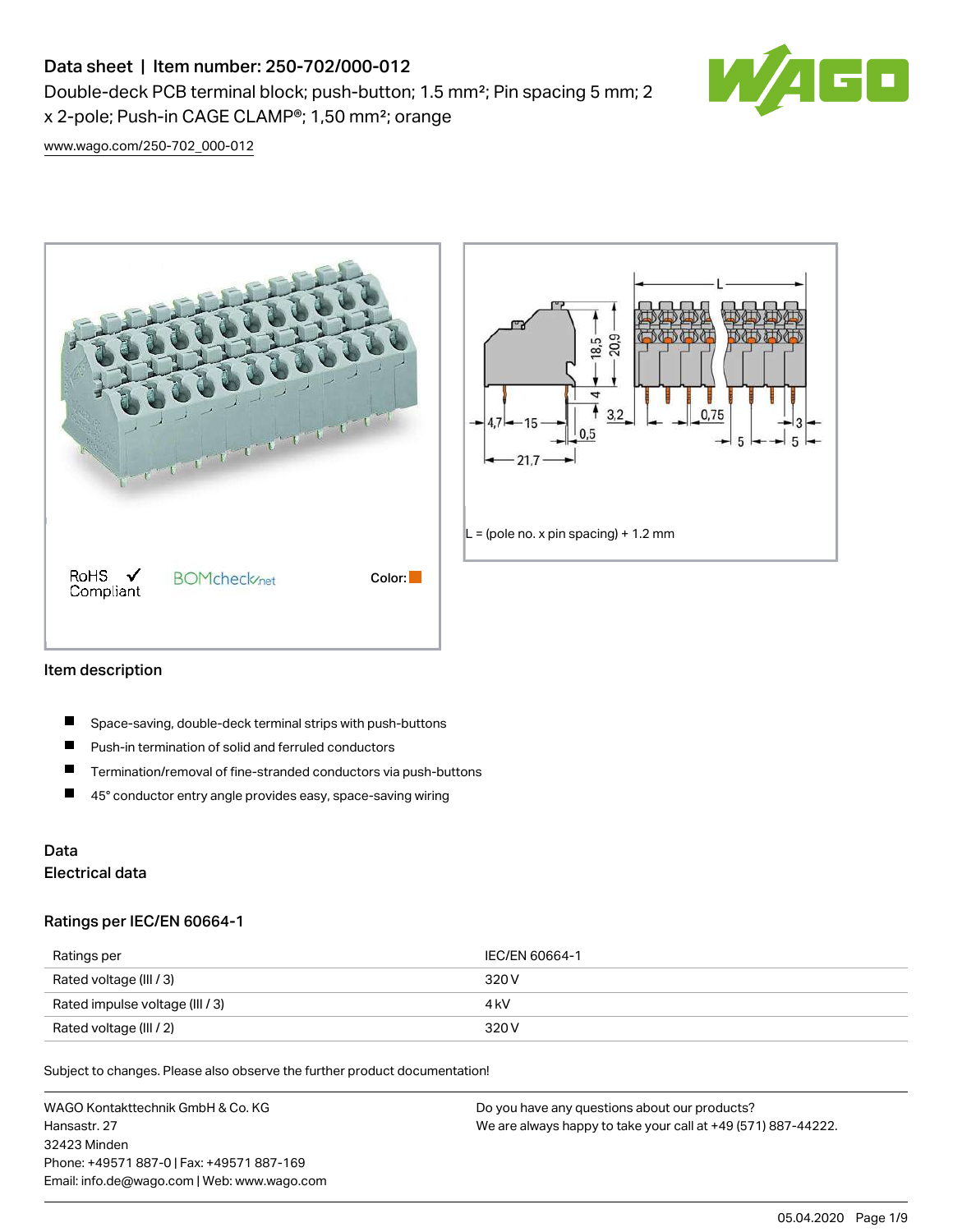[www.wago.com/250-702\\_000-012](http://www.wago.com/250-702_000-012)



| Rated impulse voltage (III / 2) | 4 <sub>k</sub> V                                                      |
|---------------------------------|-----------------------------------------------------------------------|
| Rated voltage (II / 2)          | 630 V                                                                 |
| Rated impulse voltage (II / 2)  | 4 kV                                                                  |
| Rated current                   | 10 A                                                                  |
| Legend (ratings)                | $(III / 2)$ $\triangle$ Overvoltage category III / Pollution degree 2 |

# Approvals per UL 1059

| Rated voltage UL (Use Group B) | 300 V          |
|--------------------------------|----------------|
| Rated current UL (Use Group B) | 10 A           |
| Rated voltage UL (Use Group D) | 300 V          |
| Rated current UL (Use Group D) | 10 A           |
| Approvals per                  | <b>UL 1059</b> |

# Approvals per CSA

| Rated voltage CSA (Use Group B) | 300 V |
|---------------------------------|-------|
| Rated current CSA (Use Group B) | 10 A  |
| Rated voltage CSA (Use Group D) | 300 V |
| Rated current CSA (Use Group D) | 10 A  |

# Connection data

| Push-in CAGE CLAMP®                   |
|---------------------------------------|
| Push-button                           |
| $0.51.5$ mm <sup>2</sup> / 20  16 AWG |
| $0.751.5$ mm <sup>2</sup>             |
| $0.51$ mm <sup>2</sup>                |
| $0.51$ mm <sup>2</sup>                |
| $910$ mm / 0.35  0.39 inch            |
| 45°                                   |
| $\overline{2}$                        |
| 4                                     |
| 4                                     |
| 1                                     |
| $\overline{2}$                        |
|                                       |

# Geometrical Data

Pin spacing 5 mm / 0.197 inch

Subject to changes. Please also observe the further product documentation!

WAGO Kontakttechnik GmbH & Co. KG Hansastr. 27 32423 Minden Phone: +49571 887-0 | Fax: +49571 887-169 Email: info.de@wago.com | Web: www.wago.com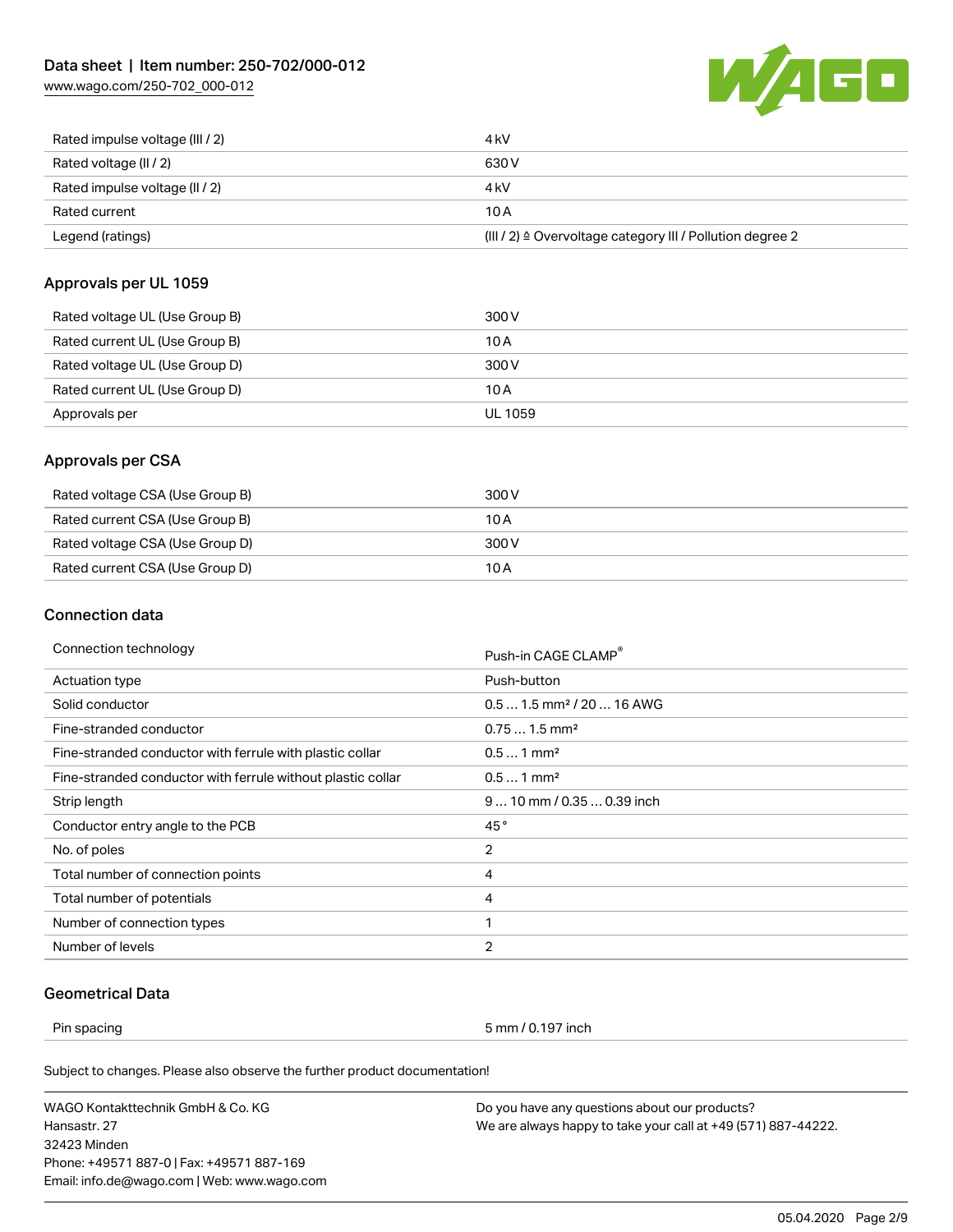# Data sheet | Item number: 250-702/000-012

[www.wago.com/250-702\\_000-012](http://www.wago.com/250-702_000-012)



| Width                             | 11.2 mm / 0.441 inch         |
|-----------------------------------|------------------------------|
| Height                            | 24.9 mm / 0.98 inch          |
| Height from the surface           | 20.9 mm / 0.823 inch         |
| Depth                             | 21.7 mm / 0.854 inch         |
| Solder pin length                 | 4 mm                         |
| Solder pin dimensions             | $0.5 \times 0.75$ mm         |
| Drilled hole diameter (tolerance) | $1.2$ $(-0.1 \dots +0.1)$ mm |

# PCB contact

| PCB contact                         | THT.                                    |
|-------------------------------------|-----------------------------------------|
| Solder pin arrangement              | over the entire terminal strip, in line |
| Number of solder pins per potential |                                         |

## Material Data

| Color                       | orange                                  |
|-----------------------------|-----------------------------------------|
| Insulating material         | Polyamide 66 (PA 66)                    |
| Flammability class per UL94 | V0                                      |
| Clamping spring material    | Chrome nickel spring steel (CrNi)       |
| Contact material            | Electrolytic copper ( $E_{\text{Cu}}$ ) |
| Contact plating             | tin-plated                              |
| Fire load                   | $0.129$ MJ                              |
| Weight                      | 5.5 <sub>g</sub>                        |

# Commercial data

| Product Group      | 4 (Printed Circuit) |
|--------------------|---------------------|
| Packaging type     | <b>BOX</b>          |
| Country of origin  | <b>PL</b>           |
| <b>GTIN</b>        | 4044918300872       |
| Customs Tariff No. | 85369010000         |

## Approvals / Certificates

## Country specific Approvals

|      |                          |                                 | Certificate |
|------|--------------------------|---------------------------------|-------------|
| Logo | Approval                 | <b>Additional Approval Text</b> | name        |
|      | <b>CSA</b>               | C <sub>22.2</sub>               | 1132097     |
|      | DEKRA Certification B.V. |                                 |             |

Subject to changes. Please also observe the further product documentation!

WAGO Kontakttechnik GmbH & Co. KG Hansastr. 27 32423 Minden Phone: +49571 887-0 | Fax: +49571 887-169 Email: info.de@wago.com | Web: www.wago.com Do you have any questions about our products? We are always happy to take your call at +49 (571) 887-44222.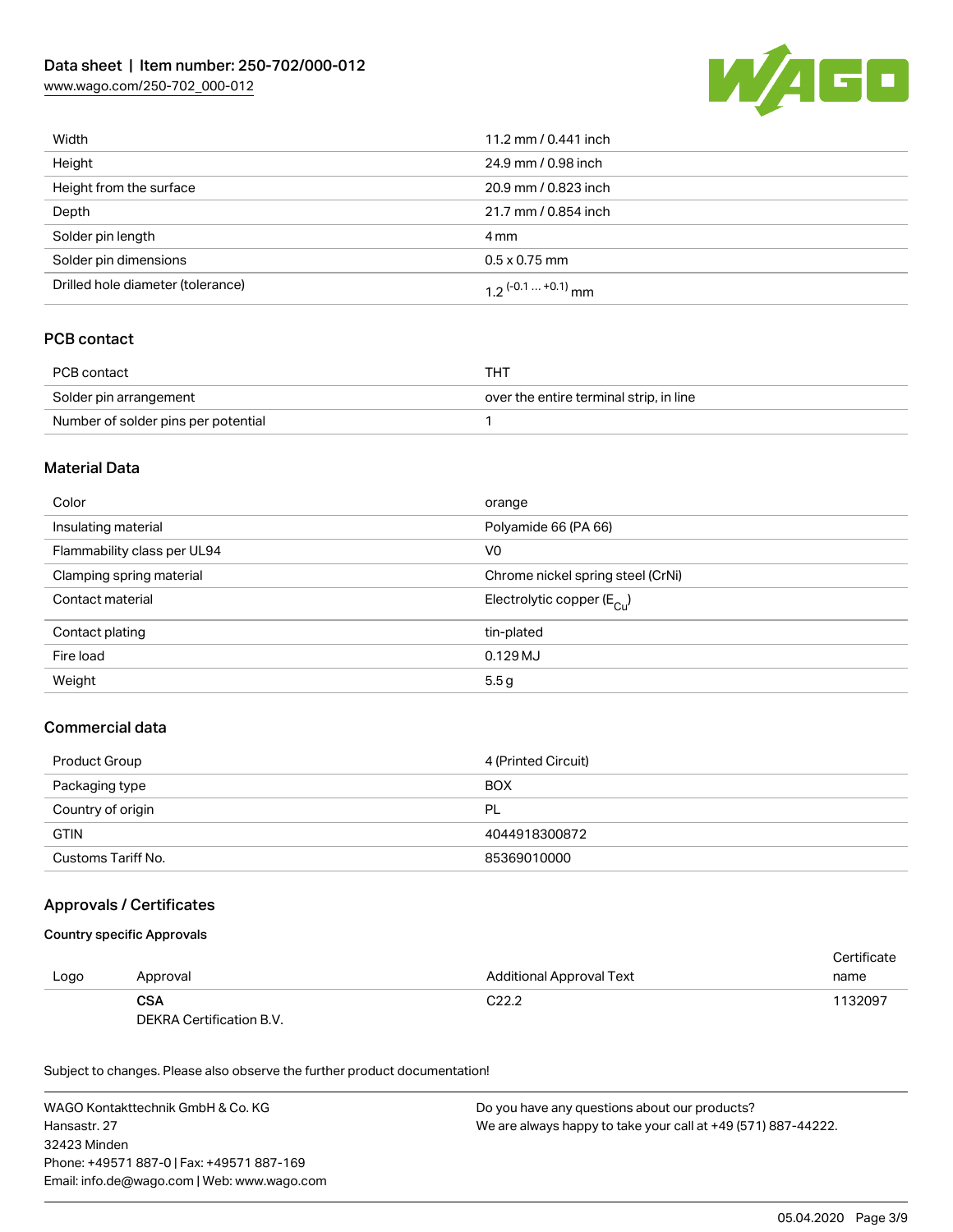



#### UL-Approvals

|                               |                               |                                 | Certificate |
|-------------------------------|-------------------------------|---------------------------------|-------------|
| Logo                          | Approval                      | <b>Additional Approval Text</b> | name        |
|                               | UL                            | <b>UL 1059</b>                  | E45172      |
| Б<br>$\overline{\phantom{a}}$ | UL International Germany GmbH |                                 | sec. 6      |

## Counterpart

# Compatible products

#### ferrule

| Item no.: 216-101<br>Ferrule; Sleeve for 0.5 mm <sup>2</sup> / AWG 22; uninsulated; electro-tin plated                                                                             | www.wago.com/216-101 |
|------------------------------------------------------------------------------------------------------------------------------------------------------------------------------------|----------------------|
| Item no.: 216-102<br>Ferrule; Sleeve for 0.75 mm <sup>2</sup> / AWG 20; uninsulated; electro-tin plated                                                                            | www.wago.com/216-102 |
| Item no.: 216-103<br>Ferrule; Sleeve for 1 mm <sup>2</sup> / AWG 18; uninsulated; electro-tin plated                                                                               | www.wago.com/216-103 |
| Item no.: 216-121<br>Ferrule; Sleeve for 0.5 mm <sup>2</sup> / AWG 22; uninsulated; electro-tin plated                                                                             | www.wago.com/216-121 |
| Item no.: 216-122<br>Ferrule; Sleeve for 0.75 mm <sup>2</sup> / AWG 20; uninsulated; electro-tin plated                                                                            | www.wago.com/216-122 |
| Item no.: 216-123<br>Ferrule; Sleeve for 1 mm <sup>2</sup> / AWG 18; uninsulated; electro-tin plated                                                                               | www.wago.com/216-123 |
| Item no.: 216-141<br>Ferrule; Sleeve for 0.5 mm <sup>2</sup> / 20 AWG; uninsulated; electro-tin plated; electrolytic copper; gastight<br>crimped; acc. to DIN 46228, Part 1/08.92  | www.wago.com/216-141 |
| Item no.: 216-142<br>Ferrule; Sleeve for 0.75 mm <sup>2</sup> / 18 AWG; uninsulated; electro-tin plated; electrolytic copper; gastight<br>crimped; acc. to DIN 46228, Part 1/08.92 | www.wago.com/216-142 |

#### Item no.: 216-143

Subject to changes. Please also observe the further product documentation!

WAGO Kontakttechnik GmbH & Co. KG Hansastr. 27 32423 Minden Phone: +49571 887-0 | Fax: +49571 887-169 Email: info.de@wago.com | Web: www.wago.com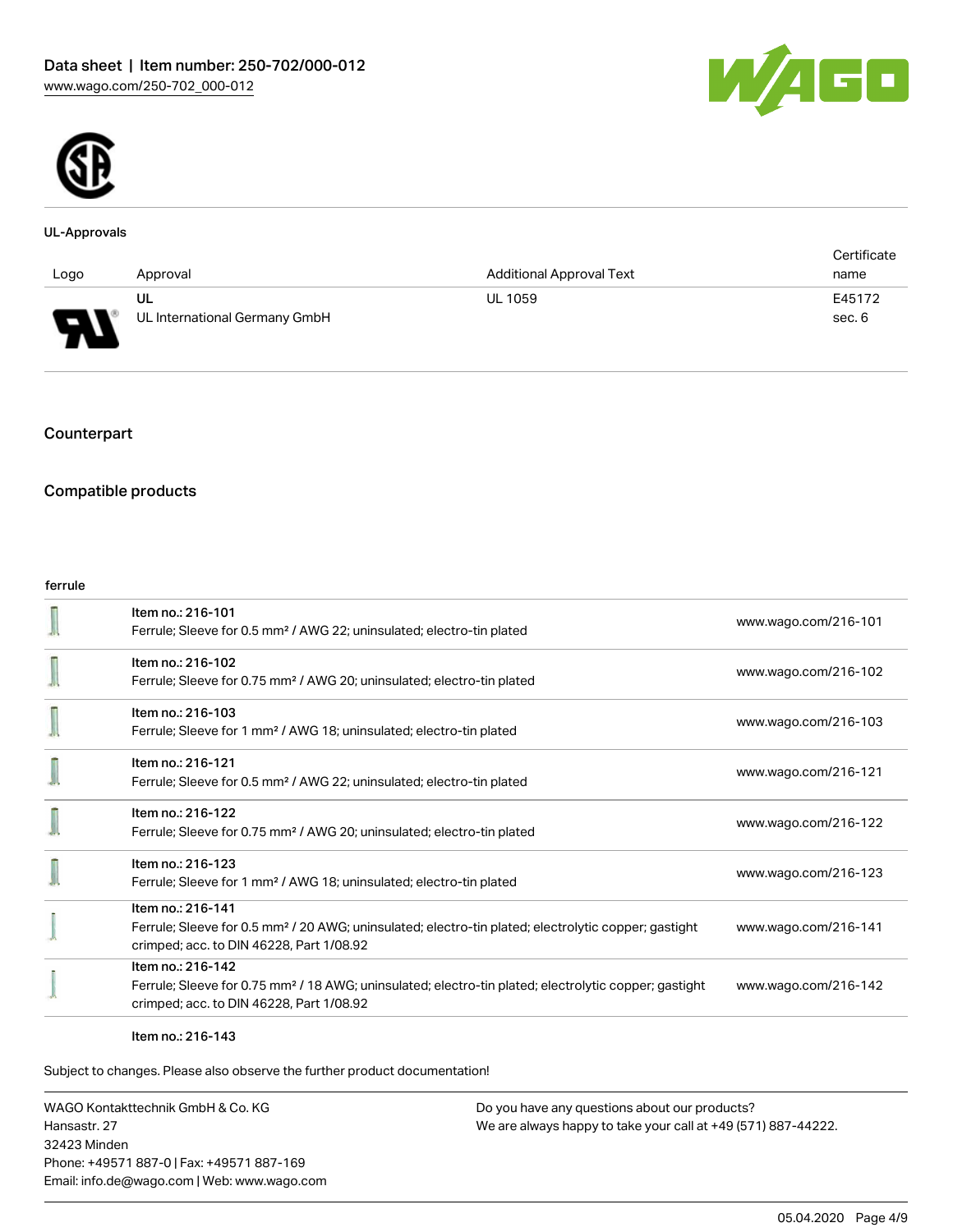# Data sheet | Item number: 250-702/000-012

[www.wago.com/250-702\\_000-012](http://www.wago.com/250-702_000-012)

32423 Minden

Phone: +49571 887-0 | Fax: +49571 887-169 Email: info.de@wago.com | Web: www.wago.com



|                                                   | Ferrule; Sleeve for 1 mm <sup>2</sup> / AWG 18; uninsulated; electro-tin plated; electrolytic copper; gastight<br>crimped; acc. to DIN 46228, Part 1/08.92                                              |                                                                                                                | www.wago.com/216-143             |  |
|---------------------------------------------------|---------------------------------------------------------------------------------------------------------------------------------------------------------------------------------------------------------|----------------------------------------------------------------------------------------------------------------|----------------------------------|--|
|                                                   | Item no.: 216-201<br>Ferrule; Sleeve for 0.5 mm <sup>2</sup> / 20 AWG; insulated; electro-tin plated; white                                                                                             |                                                                                                                | www.wago.com/216-201             |  |
|                                                   | Item no.: 216-202<br>Ferrule; Sleeve for 0.75 mm <sup>2</sup> / 18 AWG; insulated; electro-tin plated; gray                                                                                             |                                                                                                                | www.wago.com/216-202             |  |
|                                                   | Item no.: 216-203<br>Ferrule; Sleeve for 1 mm <sup>2</sup> / AWG 18; insulated; electro-tin plated; red                                                                                                 |                                                                                                                | www.wago.com/216-203             |  |
|                                                   | Item no.: 216-221<br>Ferrule; Sleeve for 0.5 mm <sup>2</sup> / 20 AWG; insulated; electro-tin plated; white                                                                                             |                                                                                                                | www.wago.com/216-221             |  |
|                                                   | Item no.: 216-222<br>Ferrule; Sleeve for 0.75 mm <sup>2</sup> / 18 AWG; insulated; electro-tin plated; gray                                                                                             |                                                                                                                | www.wago.com/216-222             |  |
|                                                   | Item no.: 216-223<br>Ferrule; Sleeve for 1 mm <sup>2</sup> / AWG 18; insulated; electro-tin plated; red                                                                                                 |                                                                                                                | www.wago.com/216-223             |  |
|                                                   | Item no.: 216-241<br>Ferrule; Sleeve for 0.5 mm <sup>2</sup> / 20 AWG; insulated; electro-tin plated; electrolytic copper; gastight<br>crimped; acc. to DIN 46228, Part 4/09.90; white                  |                                                                                                                | www.wago.com/216-241             |  |
|                                                   | Item no.: 216-242<br>Ferrule; Sleeve for 0.75 mm <sup>2</sup> / 18 AWG; insulated; electro-tin plated; electrolytic copper; gastight<br>crimped; acc. to DIN 46228, Part 4/09.90; gray                  |                                                                                                                | www.wago.com/216-242             |  |
|                                                   | Item no.: 216-243<br>Ferrule; Sleeve for 1 mm <sup>2</sup> / AWG 18; insulated; electro-tin plated; electrolytic copper; gastight crimped; www.wago.com/216-243<br>acc. to DIN 46228, Part 4/09.90; red |                                                                                                                |                                  |  |
|                                                   | Item no.: 216-262<br>Ferrule; Sleeve for 0.75 mm <sup>2</sup> / 18 AWG; insulated; electro-tin plated; electrolytic copper; gastight<br>crimped; acc. to DIN 46228, Part 4/09.90; gray                  |                                                                                                                | www.wago.com/216-262             |  |
|                                                   | Item no.: 216-263<br>Ferrule; Sleeve for 1 mm <sup>2</sup> / AWG 18; insulated; electro-tin plated; electrolytic copper; gastight crimped; www.wago.com/216-263<br>acc. to DIN 46228, Part 4/09.90; red |                                                                                                                |                                  |  |
| Marking accessories                               |                                                                                                                                                                                                         |                                                                                                                |                                  |  |
|                                                   | Item no.: 210-332/500-202<br>Marking strips; as a DIN A4 sheet; MARKED; 1-16 (160x); Height of marker strip: 3 mm; Strip length 182<br>mm; Horizontal marking; Self-adhesive; white                     |                                                                                                                | www.wago.com/210-332<br>/500-202 |  |
|                                                   | Item no.: 210-332/500-204<br>Marking strips; as a DIN A4 sheet; MARKED; 17-32 (160x); Height of marker strip: 3 mm; Strip length<br>182 mm; Horizontal marking; Self-adhesive; white                    |                                                                                                                | www.wago.com/210-332<br>/500-204 |  |
|                                                   | Item no.: 210-332/500-205<br>Marking strips; as a DIN A4 sheet; MARKED; 1-32 (80x); Height of marker strip: 3 mm; Strip length 182<br>mm; Horizontal marking; Self-adhesive; white                      |                                                                                                                | www.wago.com/210-332<br>/500-205 |  |
|                                                   | Item no.: 210-332/500-206<br>Marking strips; as a DIN A4 sheet; MARKED; 33-48 (160x); Height of marker strip: 3 mm; Strip length                                                                        |                                                                                                                | www.wago.com/210-332<br>/500-206 |  |
|                                                   | Subject to changes. Please also observe the further product documentation!                                                                                                                              |                                                                                                                |                                  |  |
| WAGO Kontakttechnik GmbH & Co. KG<br>Hansastr. 27 |                                                                                                                                                                                                         | Do you have any questions about our products?<br>We are always happy to take your call at +49 (571) 887-44222. |                                  |  |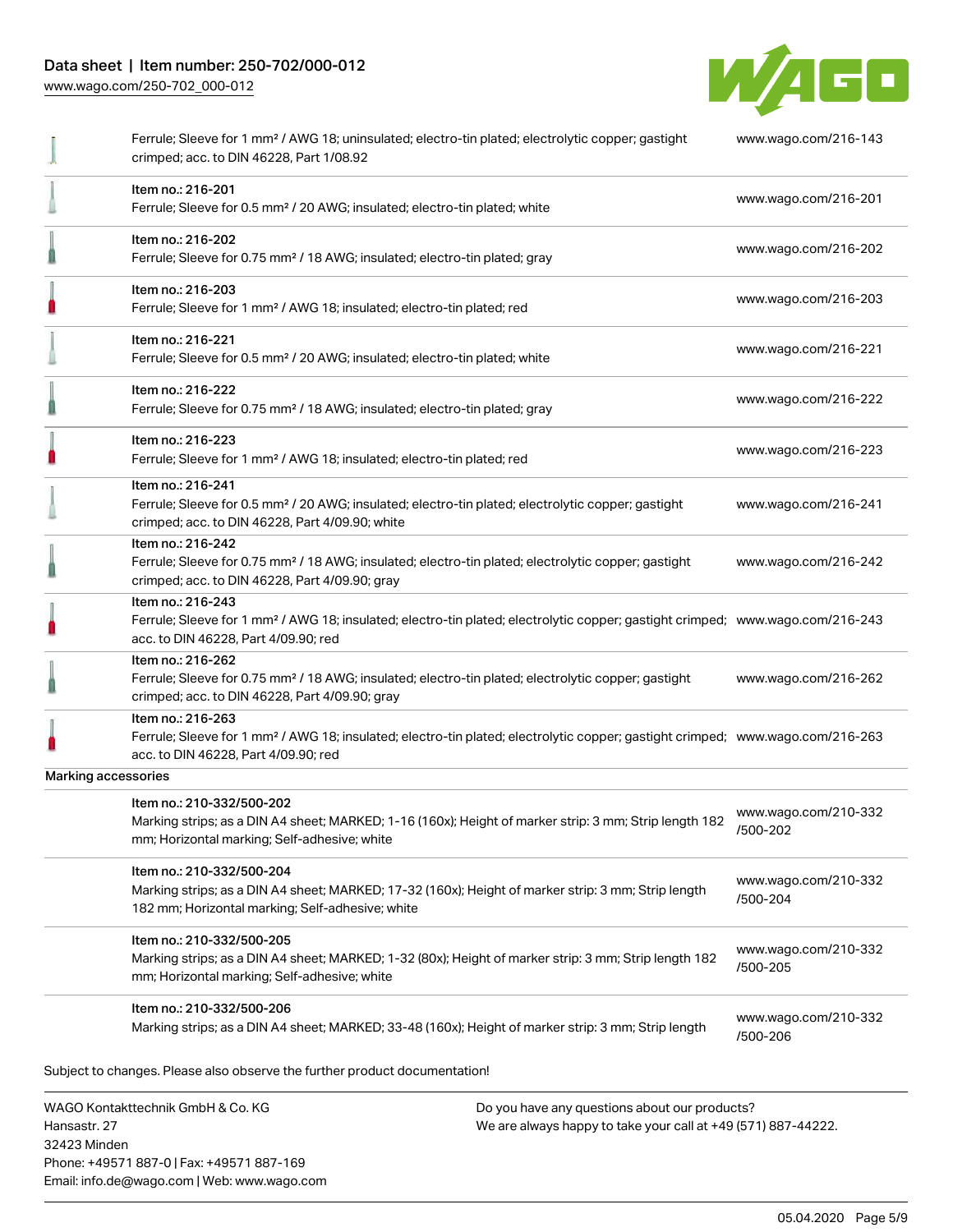

182 mm; Horizontal marking; Self-adhesive; white

| check |                                                                                            |                      |
|-------|--------------------------------------------------------------------------------------------|----------------------|
|       | Item no.: 210-136<br>Test plug; 2 mm $\emptyset$ ; with 500 mm cable; red                  | www.wago.com/210-136 |
| tools |                                                                                            |                      |
|       | Item no.: 210-647<br>Operating tool; Blade: 2.5 x 0.4 mm; with a partially insulated shaft | www.wago.com/210-647 |
|       | Item no.: 210-719<br>Operating tool; Blade: 2.5 x 0.4 mm; with a partially insulated shaft | www.wago.com/210-719 |

# **Downloads**

**Documentation** 

| <b>Additional Information</b>     |             |               |          |  |  |  |
|-----------------------------------|-------------|---------------|----------|--|--|--|
| Technical explanations            | Apr 3, 2019 | pdf<br>3.6 MB | Download |  |  |  |
|                                   |             |               |          |  |  |  |
| CAD/CAE-Data                      |             |               |          |  |  |  |
| <b>CAD</b> data                   |             |               |          |  |  |  |
| 2D/3D Models 250-702/000-012      |             | URL           | Download |  |  |  |
| <b>CAE</b> data                   |             |               |          |  |  |  |
| EPLAN Data Portal 250-702/000-012 |             | URL           | Download |  |  |  |

## PCB Design

Symbol and Footprint 250-702/000-012 CAx data for your PCB design, consisting of "schematic symbols and PCB footprints", URL [Download](https://www.wago.com/de/d/UltraLibrarian_URLS_250-702_000-012)

allow easy integration of the WAGO component into your development environment.

## Supported formats:

- $\blacksquare$ Accel EDA 14 & 15
- $\blacksquare$ Altium 6 to current version
- $\blacksquare$ Cadence Allegro
- $\blacksquare$ **DesignSpark**
- $\blacksquare$ Eagle Libraries
- $\blacksquare$ KiCad
- $\blacksquare$ Mentor Graphics BoardStation

Subject to changes. Please also observe the further product documentation!

WAGO Kontakttechnik GmbH & Co. KG Hansastr. 27 32423 Minden Phone: +49571 887-0 | Fax: +49571 887-169 Email: info.de@wago.com | Web: www.wago.com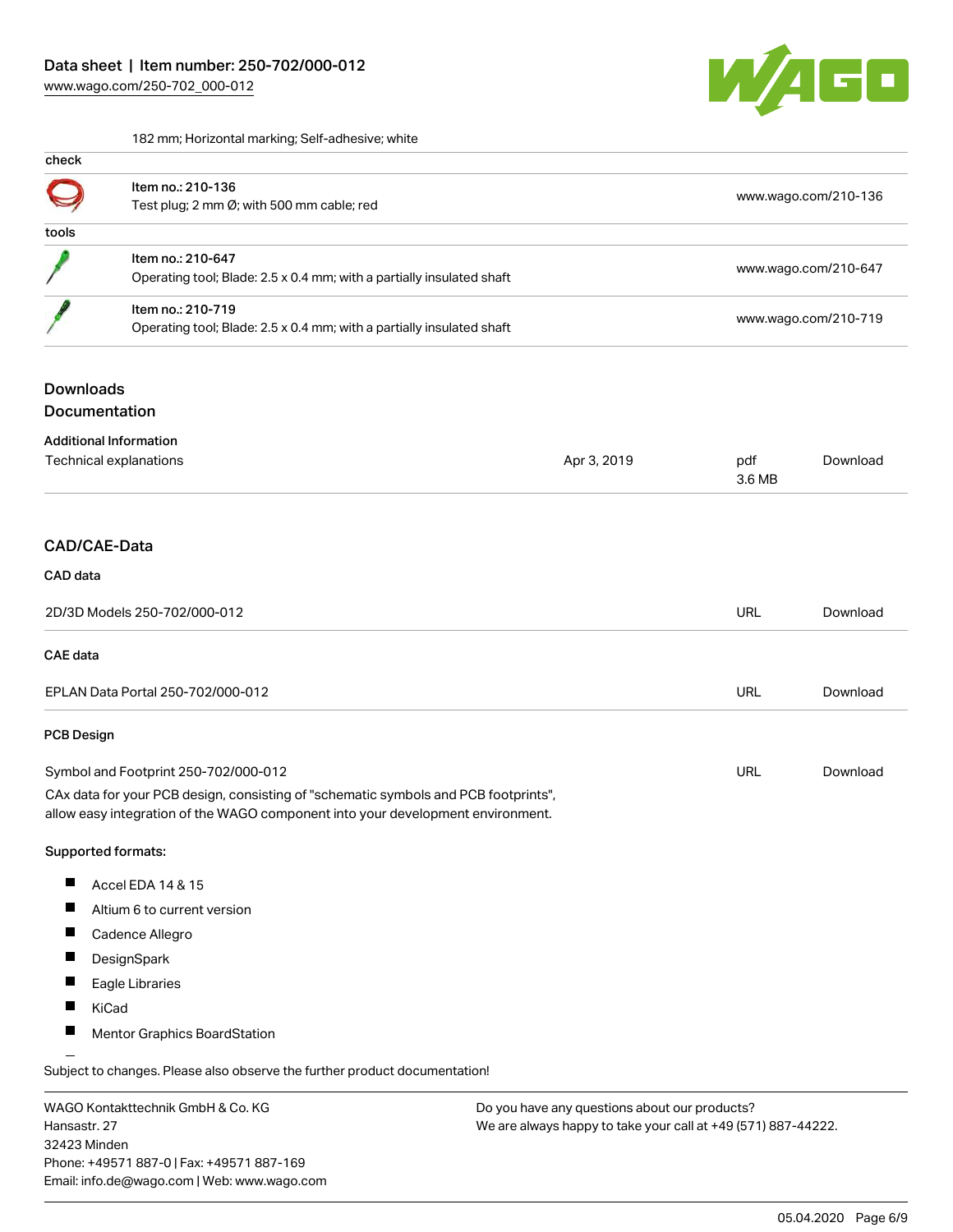

- $\blacksquare$ Mentor Graphics Design Architect
- $\blacksquare$ Mentor Graphics Design Expedition 99 and 2000
- $\blacksquare$ OrCAD 9.X PCB and Capture
- $\blacksquare$ PADS PowerPCB 3, 3.5, 4.X, and 5.X
- П PADS PowerPCB and PowerLogic 3.0
- П PCAD 2000, 2001, 2002, 2004, and 2006
- П Pulsonix 8.5 or newer
- $\blacksquare$ STL
- $\blacksquare$ 3D STEP
- $\blacksquare$ TARGET 3001!
- $\blacksquare$ View Logic ViewDraw
- $\blacksquare$ Quadcept
- $\blacksquare$ Zuken CadStar 3 and 4
- $\blacksquare$ Zuken CR-5000 and CR-8000

PCB Component Libraries (EDA), PCB CAD Library Ultra Librarian

## Installation Notes



Space-saving wiring – push-in termination of solid conductors.

Subject to changes. Please also observe the further product documentation!

WAGO Kontakttechnik GmbH & Co. KG Hansastr. 27 32423 Minden Phone: +49571 887-0 | Fax: +49571 887-169 Email: info.de@wago.com | Web: www.wago.com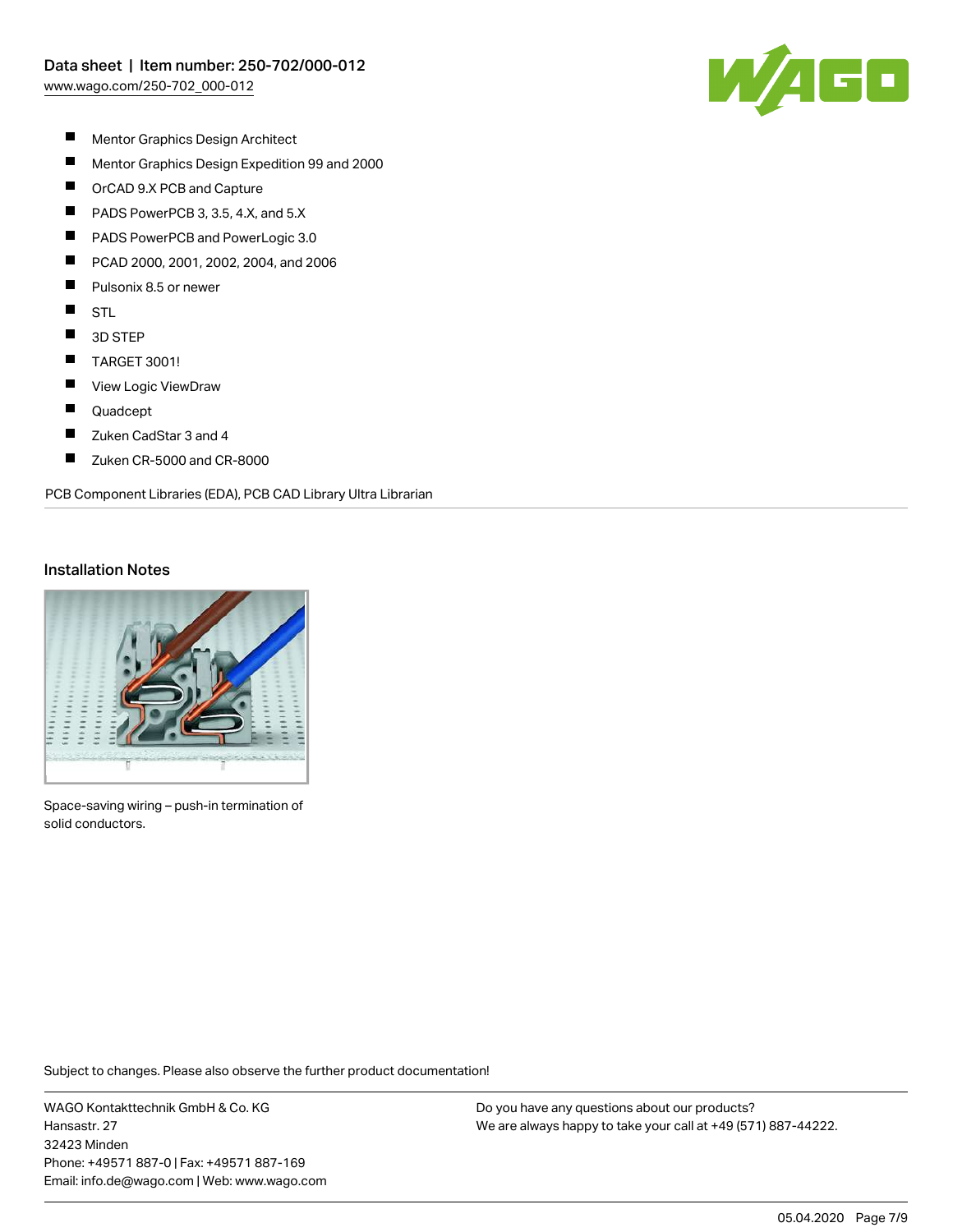



Testing with 2 mm Ø test plug – touch contact.

#### Conductor termination



Inserting solid conductors via push-in termination.

Inserting fine-stranded conductors via pushbuttons, 250 Series – 3.5 mm pin spacing.

Conductor termination

Subject to changes. Please also observe the further product documentation!

WAGO Kontakttechnik GmbH & Co. KG Hansastr. 27 32423 Minden Phone: +49571 887-0 | Fax: +49571 887-169 Email: info.de@wago.com | Web: www.wago.com